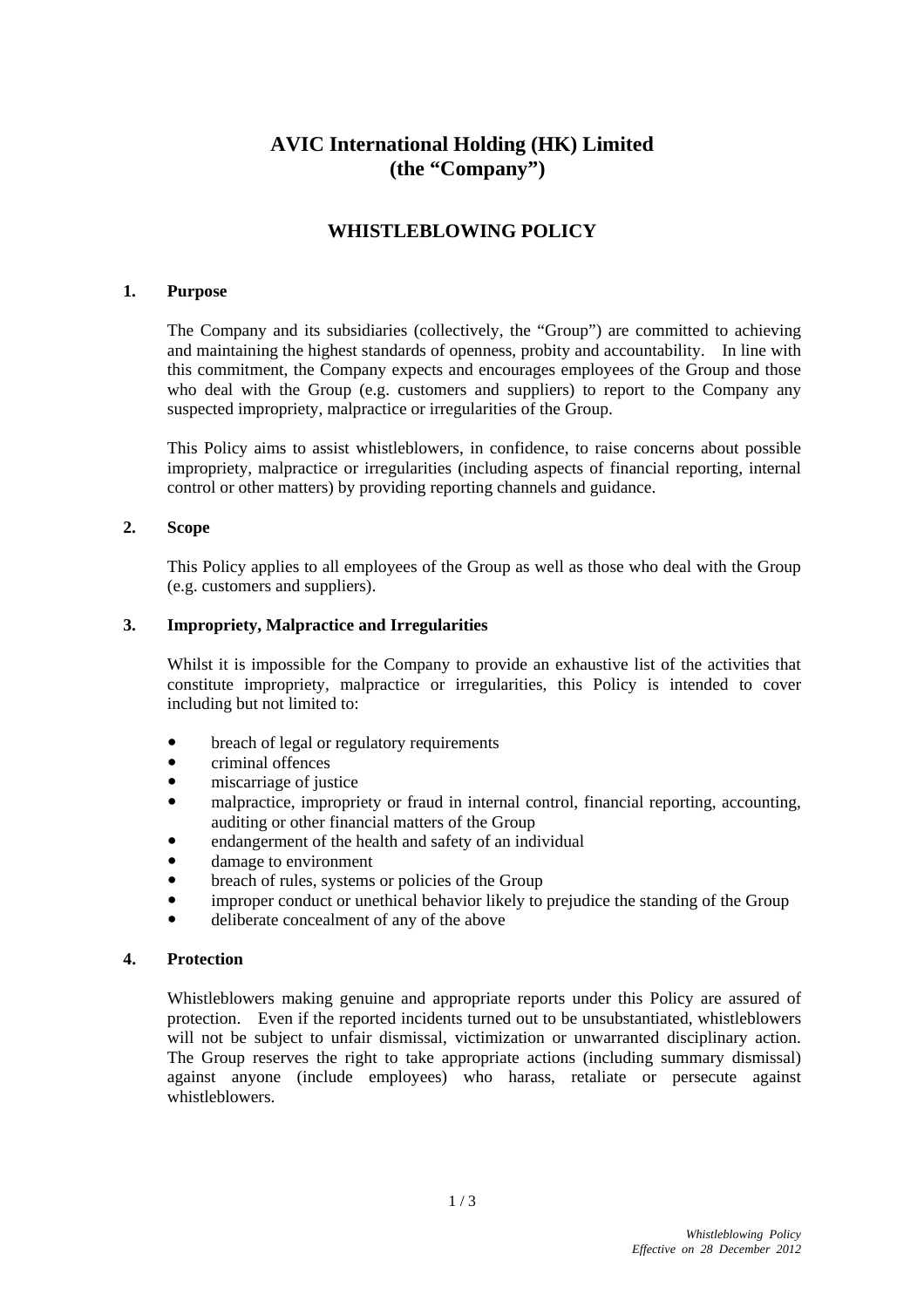## **5. Confidentiality**

The information of each report and the identity of the whistleblowers will be kept strictly confidential. The Group will endeavor to advise a whistleblower in advance if his or her identity may need to be disclosed or where:

- the reported incidents and the identity of the whistleblower are already public knowledge;
- in compliance with the requirements of any applicable laws or regulations as set out by regulatory bodies or law enforcement authorities; and
- report in bad faith or in abuse of this policy.

### **6. Reporting and Investigation Procedures**

## *Reporting Procedure*

Whistleblowers should report in writing to the Audit Committee of the Company (the "Audit Committee") using the standard whistleblower report form ("Whistleblower Report Form") attached as Appendix of this Policy.

All Whistleblower Report Forms should be sent in a sealed envelope clearly marked "Strictly Confidential – To be Opened by Addressee Only" and addressed to:

The Audit Committee AVIC International Holding (HK) Limited Unit B, 15/F., United Centre, 95 Queensway, Hong Kong

Whistleblower are required to provide details of the reported incidents (including name(s) of involved person(s), date(s), place(s), detail(s), supporting evidence and any other relevant information of the relevant incident(s)).

Whistleblowers are requested by the Company to provide their details (including name(s) and contact details) so as to facilitate the investigation and such details will be kept strictly confidential.

### *Investigation Procedure*

The format and length of an investigation will vary depending upon the nature and particular circumstance of each reported incident made (the "Report"). The Audit Committee may:

- perform internal investigation directly or by authorizing relevant department head(s) of the Company;
- refer to external auditors;
- form an independent advisory group;
- refer to relevant regulatory bodies or law enforcement authorities; and/or
- take any other appropriate investigation actions.

Upon receipt of the Report, the Chairman of the Audit Committee shall, or via the Company Secretary, respond to the Whistleblower as soon as practicable: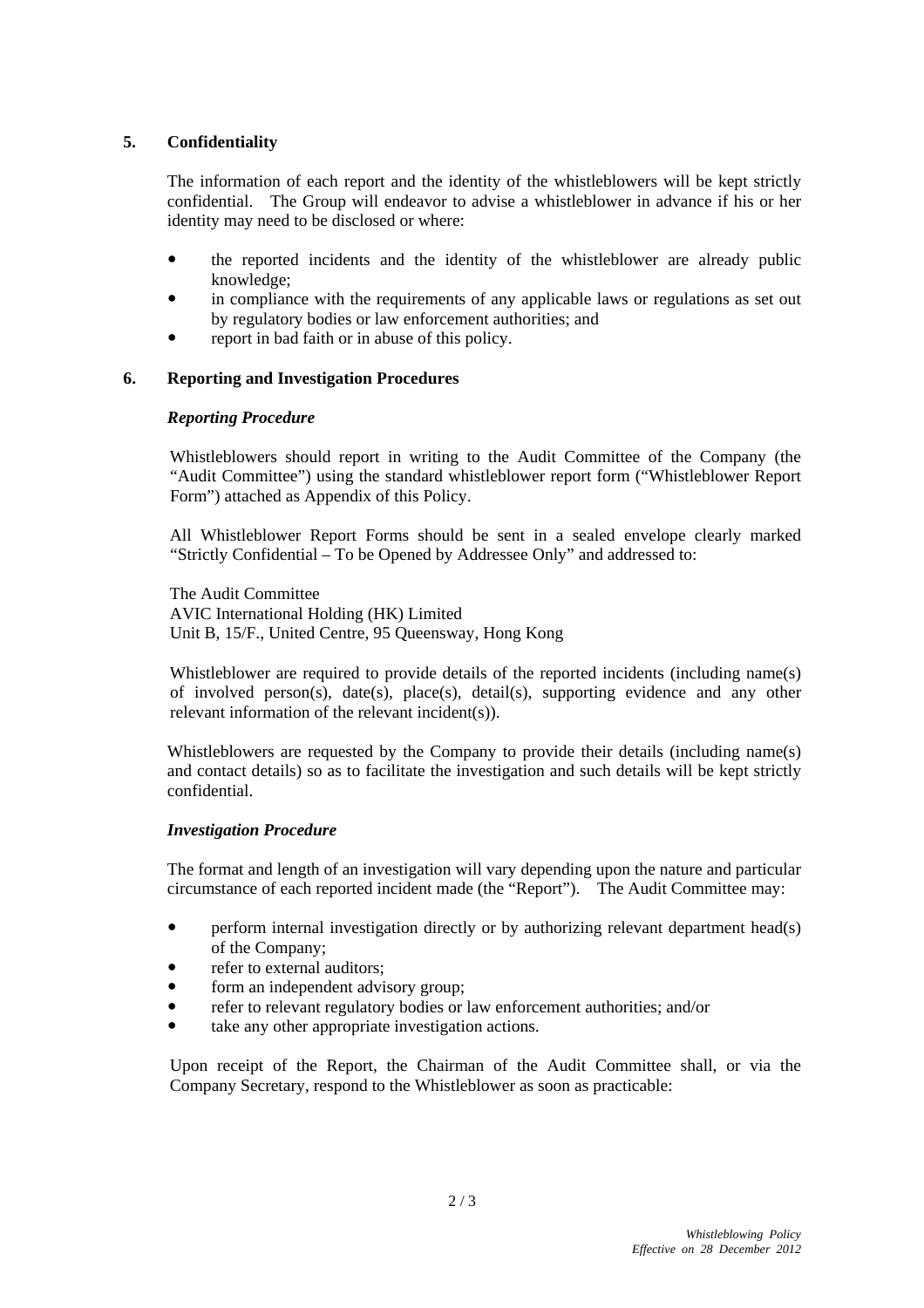- acknowledging receipt of the Report;
- advising whether or not the reported incident will be investigated further and, as appropriate, the actions taken or being taken or the reasons for no investigation being made; and
- where applicable, giving an estimated of timeline for the investigation.

## **7. Reports in Bad Faith**

If a Whistleblower makes a false report maliciously, with an ulterior motive or for personal interest, the Group reserves the right to take appropriate actions, including dismissal, against the Whistleblower to recover any loss or damage arising from the false report.

### **8. Anonymous Reports**

The Company does not accept anonymous reports as increasing investigation difficulties due to inability to contact the Whistleblower on following up the matters.

## **9. Responsibility for Implementation and Review of Policy**

The Audit Committee has overall responsibility for interpretation, implementation, monitoring and periodic review of this Policy.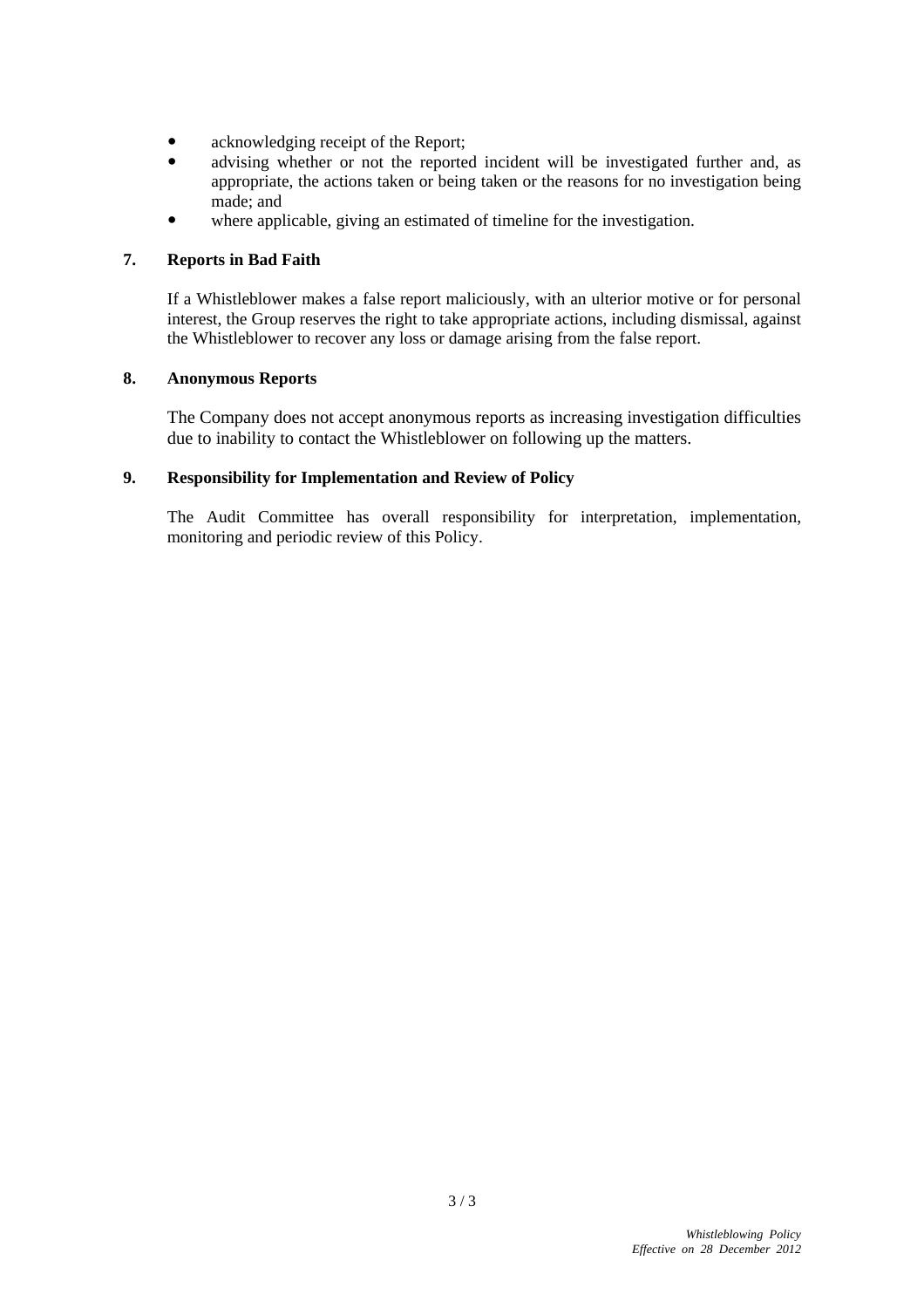## **AVIC International Holding (HK) Limited (the "Company")**

## **WHISTLEBLOWER REPORT FORM**

#### *(Strictly Confidential)*

The Company and its subsidiaries (collectively, the "Group") are committed to achieving and maintaining the highest standards of openness, probity and accountability. In line with this commitment, the Company expects and encourages employees of the Group and those who deal with the Group (e.g. customers and suppliers) to report to the Company any suspected impropriety, malpractice or irregularities of the Group.

If you wish to make a report, please use this form. Once completed, this report will be treated strictly confidential.

## **Details of Whistleblower:**

| Name:                                                                                                                                                                                                                                |
|--------------------------------------------------------------------------------------------------------------------------------------------------------------------------------------------------------------------------------------|
| Name, department and                                                                                                                                                                                                                 |
| Telephone No.: <u>New York: Website: New York: New York: New York: New York: New York: New York: New York: New York: New York: New York: New York: New York: New York: New York: New York: New York: New York: New York: New Yor</u> |
|                                                                                                                                                                                                                                      |
| Email: <u>International Communication</u> Construction Communication Communication Communication Communication Communication                                                                                                         |
| Details of reported incident(s):                                                                                                                                                                                                     |
|                                                                                                                                                                                                                                      |
| Date(s) & place(s): $\qquad \qquad$                                                                                                                                                                                                  |
|                                                                                                                                                                                                                                      |
|                                                                                                                                                                                                                                      |
|                                                                                                                                                                                                                                      |
|                                                                                                                                                                                                                                      |
|                                                                                                                                                                                                                                      |
|                                                                                                                                                                                                                                      |